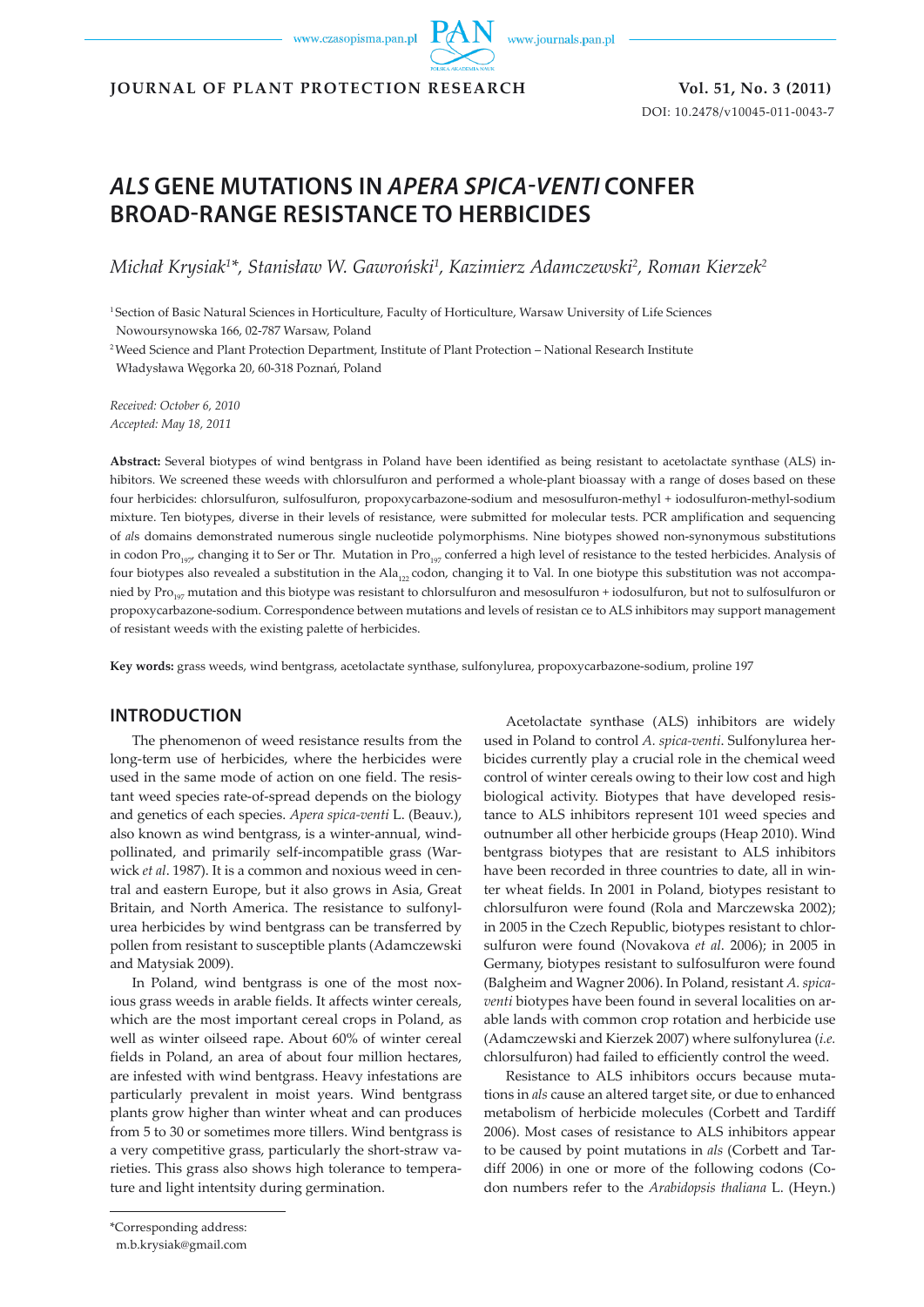sequence (Tranel and Wright 2002)): Ala<sub>122</sub>, Pro<sub>197</sub>, Ala<sub>205</sub>, Trp574, and Ser653 (Tranel *et al.* 2010). Whaley *et al.* (2006) reported a new substitution in Asp<sub>376</sub> in *Amaranthus hybridus* L., which changes the amino acid residue to Glu. It was only in 2009 that a new mutation was discovered: substitution of  $\text{Gly}_{654}$  conferred a high level of resistance to imidazolinones (Laplante *et al*. 2009). Although *als* shows variability among and within species, mutations conferring resistance are localised in highly conserved domains (Tranel and Wright 2002). According to Gressel (2002), domain A near the amino terminus of ALS includes codons from 124 to 205, and domain B near the carboxy terminus contains codons from 574 to 653. Boutsalis *et al.* (1999) discerned five domains, each encompassing one specific mutation site: Dom C (Ala<sub>122</sub>), Dom A (Pro<sub>197</sub>), Dom D (Ala<sub>205</sub>), Dom B (Trp $_{574}$ ), and Dom E (Ser<sub>653</sub>). For the experiments described in this paper, we used Gressel's (2002) domain A (broadened by codons 122 and 123) and B because they were spanned by the designed primers.

The objective of our study was (i) to evaluate the level of resistance of *A. spica-venti* to four ALS-inhibiting herbicides, and (ii) to check the existence of mutations in the *als* gene, which may underlie the resistance.

# **MATERIALS AND METHODS**

### **Plant material**

Resistant biotypes of *A. spica-venti* were collected in 2005, 2006, and 2007 from farms where cereals were grown for several years with chemical weed management, and where herbicide control of the weed had become ineffective (Adamczewski and Kierzek 2007). One or more samples were collected separately from each field. In the laboratory, seeds were removed from the tillers, cleaned, and stored at –5°C for 1 week to break the dormancy. The seeds were used for screening and doseresponse tests. In this paper, we describe 10 resistant biotypes, denoted '7', '11/2' (collected in 2005), '12/1', '13/6', '15/1', '17/2', '17/6', '20/2', '28/1' (2006), and '3' (2007). One susceptible biotype, WG, was harvested from a field in which no herbicides were used and was used as a standard for greenhouse screening and for dose-response experiments.

For whole-plant bioassays and dose-response experiments, 20–25 seeds were sown into 0.5 L, 9-cm diameter plastic pots. These pots contained a 1:1  $(v/v)$  mixture of sandy loam soil and commercial peat-based potting material. Pots were placed in a greenhouse at 18–24°C with an 18 h photoperiod per day. After germination, plants were thinned to 10 plants per pot for dose-response experiments and to 15 plants for the screening test.

As reference for molecular analysis, an additional 10 susceptible biotypes (Bi, Bo, Gu, Mi, Pr, Sa, So, Soe, Wh, and Ze) were collected in July 2007 in central and southern Poland. Seeds were germinated on wet sand, and then planted in 10-cm diameter pots with commercial medium. At the three-to-four leaf-stage, plants were subjected to a screening test. Other plants from these biotypes were grown and then individually harvested, at the six-leaf stage, for DNA isolation.

#### **Whole-plant bioassay**

Greenhouse experiments were performed in three steps. In the first step (screening), plants were sprayed with chlorsulfuron at the two- to four-leaf stage (Glean 75 WG, 750 g a.s./kg, WG, DuPont de Nemours, France) in a dose of 18.75 g x ha. A greenhouse cabin sprayer with compressed air bottles, TeeJet 11002 nozzles, and a pressure of 300 kPa were used for the spraying. The spray volume used was 250 l x ha. Response to herbicide treatment was evaluated 2 and 4 weeks after application. For the next step, biotypes that showed only a minor reaction or no reaction to spraying were selected. In the second experiment, selected biotypes were exposed to various doses of chlorsulfuron. These were doses at the: recommended, double, triple, or four-fold the recommended dose (18.75, 37.50, 56.25, and 75.00 g x ha, respectively). For the last step, biotypes were individually sprayed with one of four possible doses (1x, 2x, 3x, or 4x the recommended dose) of three herbicides: sulfosulfuron (Apyros 75 WG, 750 g a.s./kg, WG, Monsanto Europe S.A/N.V., Belgium), propoxycarbazone-sodium (Attribut 70 WG 700 g a.s./kg, WG, Bayer CropScience AG, Germany), or mesosulfuronmethyl + iodosulfuron-methyl-sodium mixture (Atlantis 04 WG, 36 g a.s./kg, WG, Bayer CropScience S.A., France). The effect of the herbicide treatment was evaluated 4 weeks after treatment by weighing the fresh tissue of the above-ground portion of the plants. The effect of the herbicide treatment was expressed as the percent of fresh tissue weight of the unsprayed control (data not shown). In each experiment, the susceptible biotype was used as a standard. Biotypes 17/2 and 28/1 were subjected to only the screening test. Plants that survived the herbicide treatment were collected separately for DNA extraction.

Susceptible biotypes were sprayed only with chlorosulfuron and mesosulfuron+iodosulfuron at the recommended field dose, in order to verify their susceptibility to these sulfonylureas. The effect of the herbicide application was evaluated after 15 and 21 days.

### **Dose-response experiments**

Three herbicide-resistant biotypes (3, 7, and 12/1) and one standard susceptible biotype (WG) were used in this study. At the two- to three-leaf stage, plants were sprayed with chlorsulfuron. To generate individual dose-response curves, each biotype was exposed to 11 doses: 0, 4.69, 9.38, 18.75, 37.5, 75, 112.5, 150, 187.5, 250, and 500 g x ha (the technical conditions were the same as in the screening test). In each experiment, the susceptible biotype was used as a standard. Four replicates of each treatment were performed. Plants were visually evaluated 2 and 4 weeks after treatment, and then the plants were cut at the soil surface, and their fresh weight was determined. Results were expressed as the percent of untreated sample biomass. Statistical analysis was performed using the Polo-Plus statistic program logic model (Robertson *et al.* 2003).

## **Molecular analysis**

#### *DNA extraction*

Leaf tissue from each plant (200 to 500 mg) was placed in a 2 ml plastic Eppendorf tube and freeze-dried over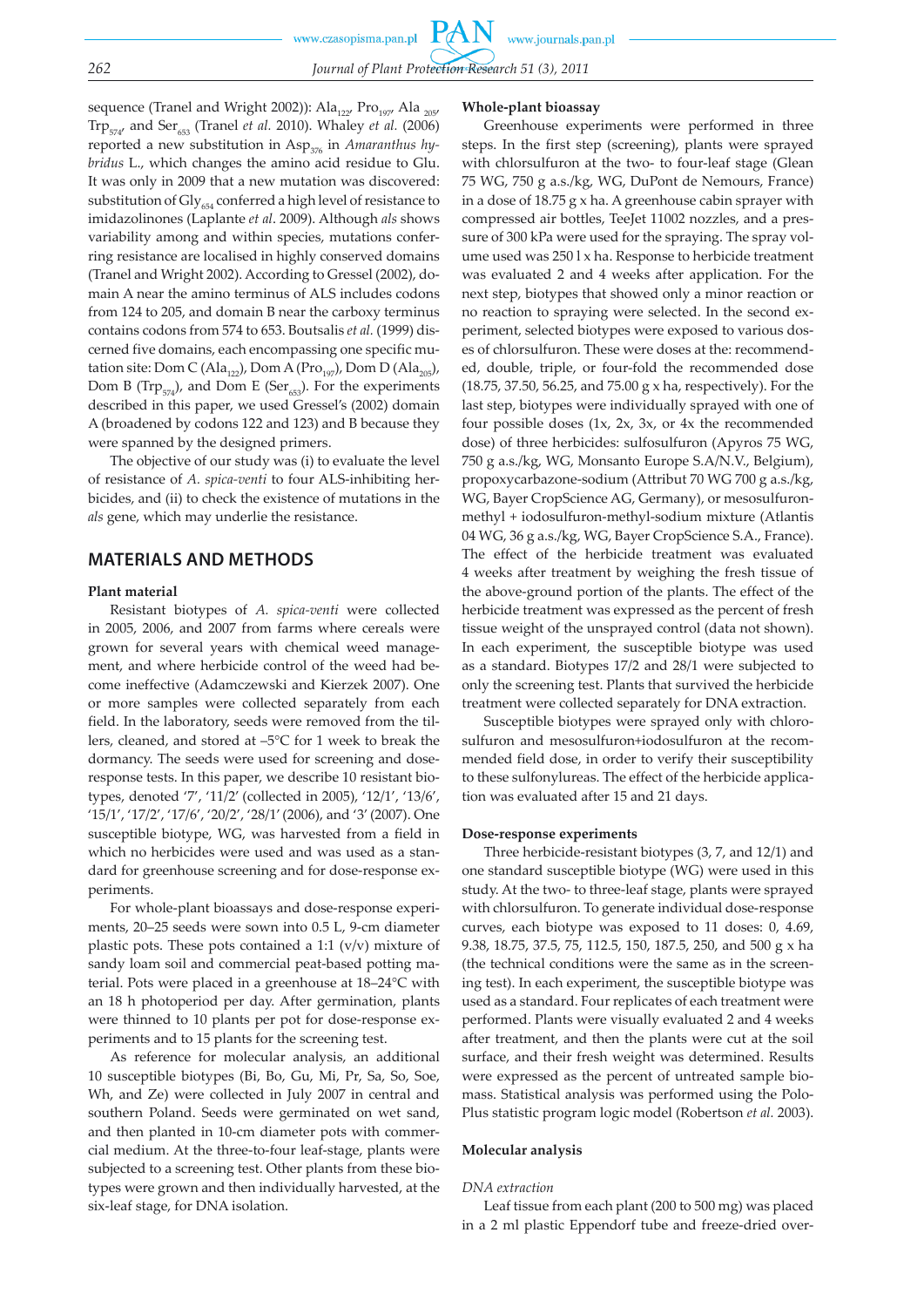night. Dried tissue was subjected to DNA extraction using the cetyltrimethylammonium bromide (CTAB) method (Doyle and Doyle 1987) with minor modifications. Isolated DNA was diluted in water to a 100 ng/μl concentration, and was used for PCR. For each biotype, two or three selected plants were used for the molecular assay.

### *Primer design*

Primers were designed in eprimer3 program, using the sequence of *Lolium multiflorum* Lam. ALS mRNA and

Table 1. Primers used for domain A and B amplification

*Bromus tectorum* L. ALS mRNA (GenBank accession numbers: AF310684, AF488771, respectively). Primers A3-F and A3-R were designed to anneal in the regions flanking domain A, so that codons from 120 to 209 would be clearly legible in sequencing. Primers B4-F and B4-R were designed similarly to hybridize in regions preceding and following domain B, so that the sequence from codon 570 to 660 would be legible. The amplified fragments spanned grand domains A and B distinguished by Gressel (2002). The primer sequences are shown in table 1.

| Name   | $5' \rightarrow 3'$ sequence      | Тm               |
|--------|-----------------------------------|------------------|
| $A3-F$ | AAG GGC GCC GAC ATC CTC           | $54.9^{\circ}$ C |
| $A3-R$ | CGA GGT AGT TGG CTT GG TGA        | $54.4^{\circ}$ C |
| $B4-F$ | CAG GTG TCA CGG TTG TTG AC        | $53.8^{\circ}$ C |
| $B4-R$ | GCA AAA CAC ATG CTT TAT TAG TTG A | $51.1^{\circ}$ C |

Tm – melting temperature

#### *PCR reactions*

PCR of domain A was carried out using High Fidelity PCR Enzyme Mix (Fermentas) with a primer concentration of 0.5 μM. Domain A is rich in GC pairs, and therefore, 6 μl of Combinatorial Enhancer Solution (Ralser *et al.* 2006) was used per 30 μl of reaction mix to obtain a higher yield of amplicon. Thermocycling was performed in a Mastercycler (Eppendorf) at 94°C for 5 min, followed by 40 cycles of 95°C for 1.5 min, 63°C for 30 s, and 72°C for 30 s, and a final extension at 72°C for 7 min.

Domain B was amplified using High Fidelity PCR Enzyme Mix (Fermentas), 3 μl of Combinatorial Enhancer Solution per 30 μl of reaction mix, a primer concentration of 1 μM, and thermocycling conditions of 95°C for 5 min, followed by 35 cycles of 95°C for 1 min, 63°C for 30 s, 72°C for 45 s, and a final extension at 72°C for 10 min.

## *DNA sequencing and sequence analysis*

PCR products were purified and used directly for sequencing using **primers** A3-F and B4-F because they gave clearer results (data not shown). Purifying of the PCR product and sequencing was commissioned to Genomed Sp z.o.o. (Warsaw, Poland). Chromatograms were analyzed in *Chromas* and *FinchTV* programs. The comparisons of the sequences were prepared in the *ClustalW*, online-accessed program.

## **RESULTS**

## **Whole-plant assay**

Biotypes that showed no reaction to the dose they received were considered as resistant (R). Biotypes affected by the dose and showing slowed growth, reduction in weight, and chlorosis were marked as mediumresistant (MR). Results of the assay are compiled in table 2. All plants from biotypes Bi, Bo, Gu, Mi, Pr, Sa, So, Soe, Wh, and Ze were severely damaged on the 15th day after spraying, either with chlorosulfuron or with mesosulfuron+iodosulfuron at the recommended dose. Twenty-one days after the herbicide application, all the plants were dead.

#### **Dose-response experiment**

The data presented refer to three *A. spica-venti* biotypes (3, 7, 12/1) that showed different level of resistance to four herbicides in whole-plant bioassay, and to the one biotype that was sensitive to all four herbicides. We generated a dose-response curve only for chlorsulfuron. The results, which were expressed in fresh weight as a percent of the unsprayed control, indicated differences between the four tested biotypes (Fig. 1). Biotype 3 was the most resistant, with a resistance index of 20.6 (based on  $ED_{50}$ ) and 9.4 (based on  $ED_{50}$ ). Biotype 7 was less resistant, with a resistance index for chlorsulfuron of 13.3 (based on  $ED_{50}$  and 7.0 (based on  $ED_{50}$ ). The different resistance indexes for chlorsulfuron are shown in table 3.

## **Molecular characterisation**

For domains A and B, the PCR products were approximately 380 and 520 bp, respectively. Codons 122–205 and 574–653 were clearly legible. As a first step, sequences obtained from all resistant biotypes and susceptible WG were aligned to find substitutions in codons 122, 197, 205, 574, 653 and 654.

In domain A mutation of  $texttext{Ala}_{122}$  to Val occurred in biotypes 12/1, 13/6, 17/6 and 28/1, as a result of a single nucleotide polymorphism (SNP) in the second position of the Ala codon. Biotypes 7, 15/1, 17/2 and 28/1 showed Pro to Ser substitution at position 197, with a SNP in the first position of the Pro codon. Codon of proline 197 was also substituted for codon of threonine, due to SNP in the first position. This was observed in five biotypes: 7, 15/1, 17/6, 20/2 and 3. Mutations in Ala<sub>205</sub> were not present. It is important to stress, that in several biotypes (7, 15/1, 28/1) not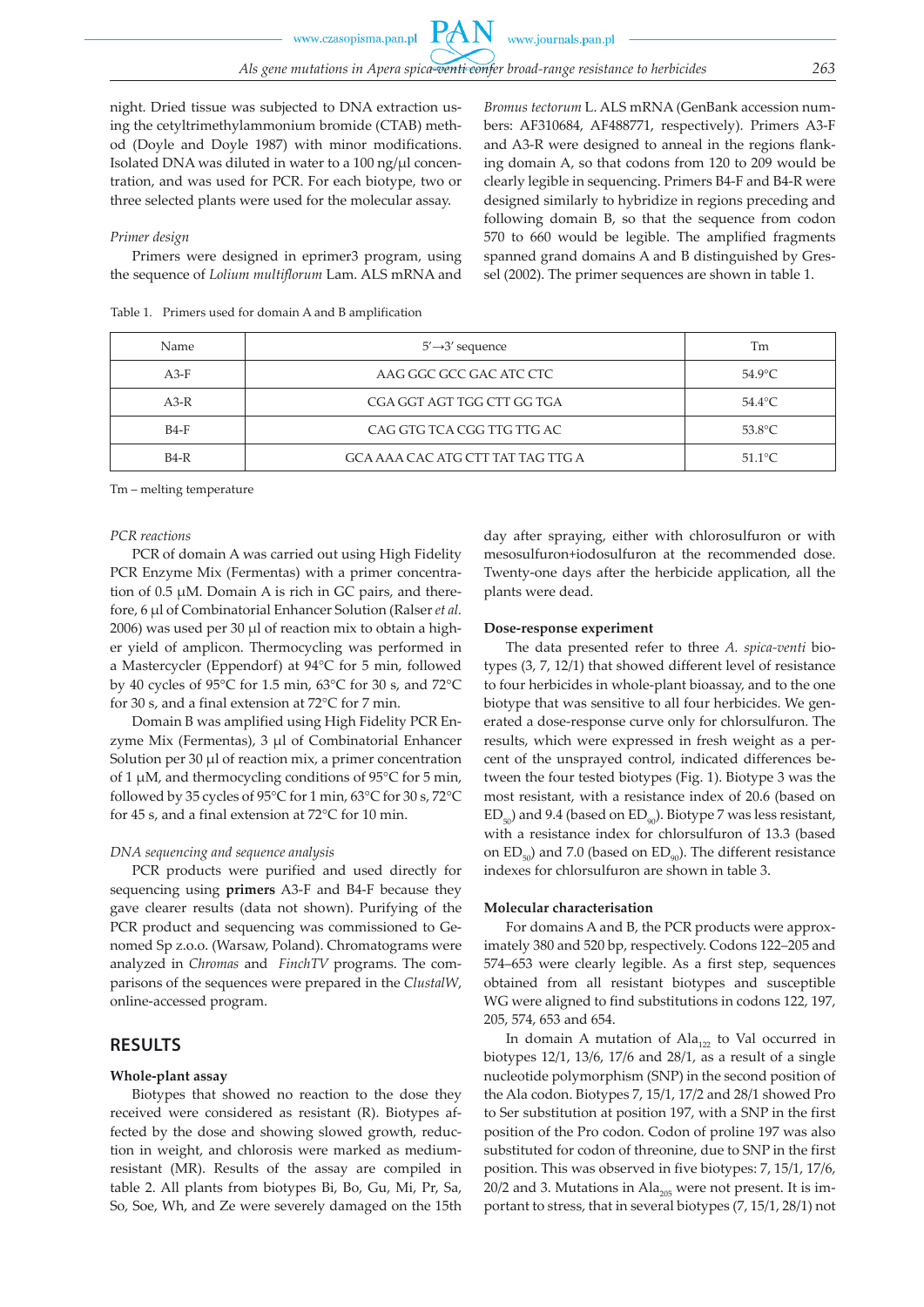www.czasopisma.pan.pl

# *264 Journal of Plant Protection Research 51 (3), 2011*

 $PA$ 

|         | Year | Level of resistance for each herbicide and dose |                     |                      |                                |  |  |  |
|---------|------|-------------------------------------------------|---------------------|----------------------|--------------------------------|--|--|--|
| Biotype |      | chlorsulfuron                                   | sulfosulfuron       | propoxycar bazone-Na | mesosulfuron +<br>iodosulfuron |  |  |  |
| 7       |      | 18.75 g R;                                      | 18.75 g; R          | 42.00 $g$ ; R        | 7.20 g; MR                     |  |  |  |
|         | 2005 | 37.50 g; R                                      | 37.50 g; MR         | 84.00 g; MR          |                                |  |  |  |
|         |      | 56.25 g; MR                                     |                     |                      |                                |  |  |  |
|         |      | $18.75$ g; R                                    | 18.75 g; R          | 42.00 $g$ ; R        | 7.20 g; R                      |  |  |  |
| 11/2    | 2005 | 37.50 g; R                                      | 37.50 g; R          | 84.00 g; R           | $10.80$ g; R                   |  |  |  |
|         |      | 56.25 g; R                                      | 56.25 $g; R$        | 126.00 g; R          | 14.40 g; R                     |  |  |  |
|         |      | 75.00 g; R                                      | 75.00 g; R          | 168.00 g; R          | 18.00 g; R                     |  |  |  |
|         |      | 18.75 g; R                                      | 18.75 g; S          | 42.00 $g$ ; S        | 7.20 g; R                      |  |  |  |
| 12/1    | 2006 | $37.50$ g; R                                    |                     |                      | 10.80 g; MR                    |  |  |  |
|         |      | 56.25 g; MR                                     |                     |                      |                                |  |  |  |
|         |      | 18.75 g; R                                      | 18.75 g; R          | 42.00 g; R           | 7.20 g; R                      |  |  |  |
|         |      | 37.50 g; R                                      | $37.50$ g; R        | 84.00 g; R           | $10.80$ g; R                   |  |  |  |
| 13/6    | 2006 | 56.25 g; R                                      | 56.25 $g; R$        | 126.00 g; R          | 14.40 g; R                     |  |  |  |
|         |      | 75.00 g; R                                      | 75.00 g; R          | 168.00 g; R          | 18.00 g; R                     |  |  |  |
|         |      | 18.75 g; R                                      | 18.75 g; R          | 42.00 $g$ ; R        | 7.20 g; R                      |  |  |  |
|         |      | $37.50$ g; R                                    | $37.50$ g; R        | 84.00 g; R           | 10.80 g; R                     |  |  |  |
| 15/1    | 2006 | 56.25 g; R                                      | 56.25 g; R          | 126.00 g; R          | 14.40 g; R                     |  |  |  |
|         |      | 75.00 g; R                                      | 75.00 g; R          | 168.00 g; R          | 18.00 g; R                     |  |  |  |
|         |      | 18.75 g; R                                      |                     |                      |                                |  |  |  |
| 17/2    | 2006 | 37.50 g; R                                      | not tested          | not tested           | not tested                     |  |  |  |
|         |      | 56.25 g; R                                      |                     |                      |                                |  |  |  |
|         | 2006 | $18.75$ g; R                                    | 18.75 g; R          | 42.00 g; R           | 7.20 g; R                      |  |  |  |
|         |      | 37.50 g; R                                      | 37.50 g; R          | 84.00 g; R           | 10.80 g; R                     |  |  |  |
| 17/6    |      | 56.25 g; R                                      | 56.25 $g$ ; R       | 126.00 g; R          | 14.40 g; R                     |  |  |  |
|         |      | 75.00 g; R                                      | 75.00 g; R          | 168.00 g; R          | 18.00 g; R                     |  |  |  |
| 20/2    | 2006 | 18.75 g; R                                      | 18.75 g; R          | 42.00 $g$ ; R        | 7.20 g; R                      |  |  |  |
|         |      | 37.50 g; R                                      | $37.50$ g; R        | 84.00 g; R           | $10.80$ g; R                   |  |  |  |
|         |      | 56.25 g; R                                      | 56.25 g; R          | 126.00 g; R          | 14.40 g; R                     |  |  |  |
|         |      | 75.00 g; R                                      | 75.00 g; R          | 168.00 g; R          | 18.00 g; R                     |  |  |  |
| 28/1    |      | 18.75 g MR                                      | screening test only |                      |                                |  |  |  |
|         |      | 18.75 g; R                                      | 18.75 g; R          | 42.00 g; R           | 7.20 g; R                      |  |  |  |
|         |      | 37.50 g; R                                      | 37.50 g; R          | 84.00 g; R           | 10.80 g; R                     |  |  |  |
| 3       | 2007 | 56.25 g; R                                      | 56.25 g; MR         | 126.00 g; MR         | 14.40 g; MR                    |  |  |  |
|         |      | 75.00 g; R                                      | 75.00 g; MR         | 168.00 g; MR         | 18.00 g; MR                    |  |  |  |
| WG      | 2006 | 18.75 g; S                                      | 18.75 g; S          | 42.00 $g$ ; S        | 7.20 g; S                      |  |  |  |

Table 2. Results of whole plants assay. Biotypes were described as R, MR or S depending on their reaction to herbicide treatment

R – resistant: no effect of herbicide application in indicated dose was observed; MR – medium resistant: distinct herbicide spraying effects were observed: slowed growth, yellowish tint of leaves, up to 50% reduction of biomass; S – susceptible: over 90% reduction of biomass

|  | Table 3. Detection parameters of resistance, for resistant and susceptible to chlorsulfuron biotypes of A. spica-venti |  |  |  |
|--|------------------------------------------------------------------------------------------------------------------------|--|--|--|
|  |                                                                                                                        |  |  |  |

| <b>Biotypes</b> | Detection parameters  |                |           |           |           |           |  |
|-----------------|-----------------------|----------------|-----------|-----------|-----------|-----------|--|
|                 | slope of the<br>curve | standard error | $ED_{50}$ | $RI_{50}$ | $ED_{90}$ | $RI_{90}$ |  |
| ◡               | 0.232                 | 0.525          | 208.2     | 20.6      | 489.3     | 9.4       |  |
| $\overline{ }$  | 0.183                 | 0.404          | 169.4     | 16.8      | 473.8     | 9.1       |  |
| 12/1            | 0.179                 | 0.384          | 133.9     | 13.3      | 367.4     | 7.0       |  |
| WG              | 0.108                 | 0.144          | 10.1      |           | 52.2      |           |  |

 $ED_{50}$  – dose of chlorsulfuron causing 50% decrease in biomass;  $ED_{90}$  – dose of chlorsulfuron causing 90% decrease in biomass  $RI_{50}$  and  $RI_{90}$  – resistance index, calculated as the ratio between; ED parameters of resistant and susceptible biotypes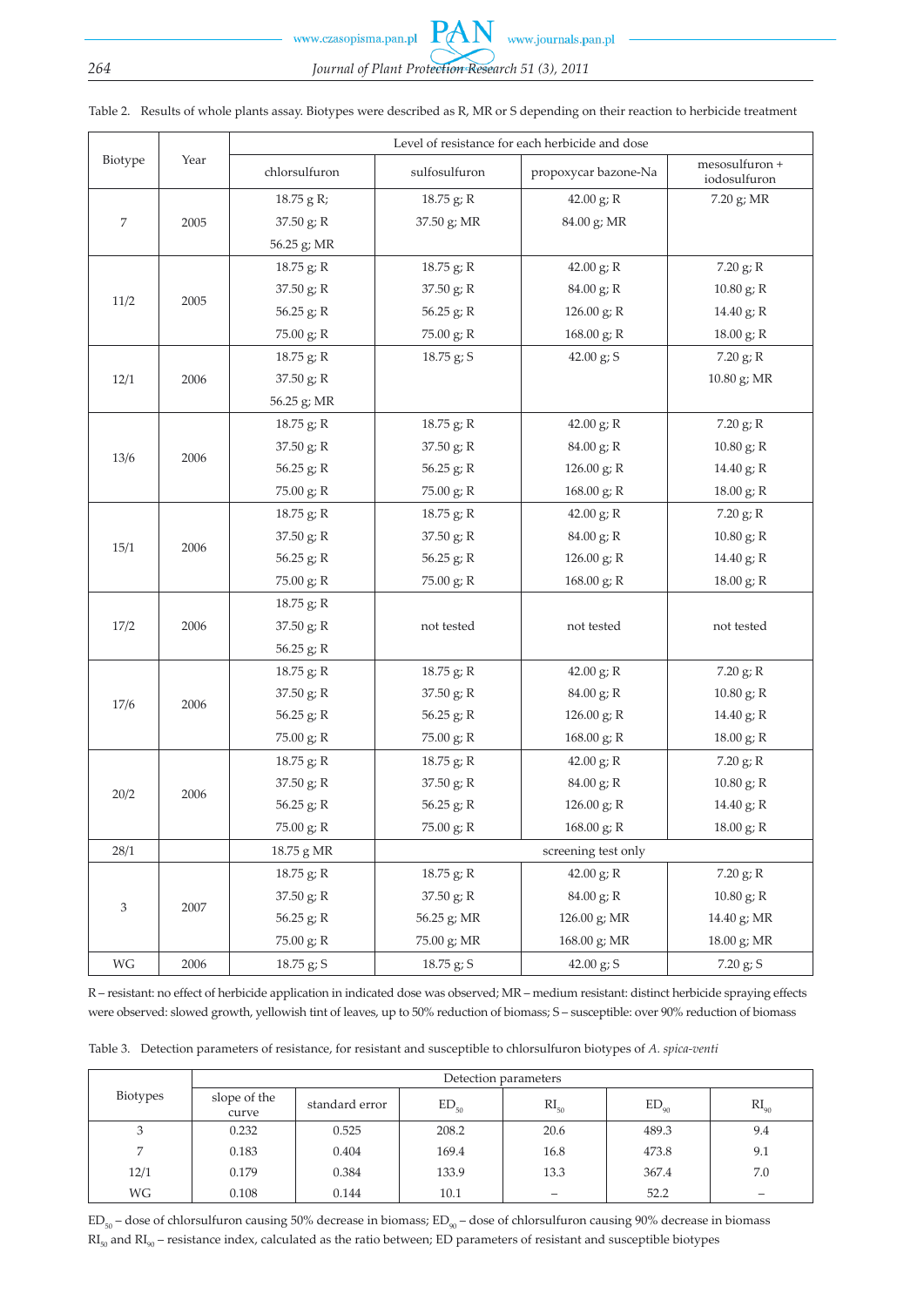

WG – susceptible standard; 7, 12/1, 3 – biotypes resistant to acetolactate synthose (ALS) inhibitors Fig. 1. The effect of chlorsulfuron on fresh-weight reduction of resistant and susceptible biotypes of *A. spica-venti* Table 4. Mutations observed in *als* gene in *A. spica-venti*

|                         |      |                | Substituted aminoacids |                             |  |
|-------------------------|------|----------------|------------------------|-----------------------------|--|
| Biotype                 | Year | Plant          | Ala122                 | Pro197                      |  |
|                         |      | $\mathbf{1}$   |                        | Ser homozyg.                |  |
| $\overline{7}$          | 2005 | $\bf{4}$       |                        | Ser                         |  |
|                         |      | 5              |                        |                             |  |
|                         |      | E1             |                        | Thr homozyg.                |  |
| 11/2                    | 2005 | E <sub>3</sub> |                        | Thr homozyg.                |  |
|                         |      | X3             |                        | Thr homozyg.                |  |
| 12/1                    |      | 411            |                        |                             |  |
|                         | 2006 | 412            | Val                    |                             |  |
|                         |      | 451            |                        | Thr                         |  |
| 13/6                    | 2006 | 452            | Val                    | Thr                         |  |
|                         |      | 456            | Val                    | Thr                         |  |
|                         |      | 473            |                        |                             |  |
| 15/1                    | 2006 | 476            |                        | Ser                         |  |
|                         |      | 495            |                        |                             |  |
| 17/2                    | 2006 | 504            |                        | Ser                         |  |
|                         |      | 506            |                        | Ser homozyg.                |  |
|                         | 2006 | 522            | Val                    | Thr homozyg.                |  |
| 17/6                    |      | 526            |                        | Thr                         |  |
|                         | 2006 | O1             |                        | Thr                         |  |
| 20/2                    |      | $\chi_7$       |                        | Thr                         |  |
|                         |      | 201            |                        | Ser                         |  |
| 28/1                    | 2006 | 202            |                        | Ser                         |  |
|                         |      | 203            | Val                    |                             |  |
|                         | 2007 | 686            |                        | $\overline{\text{Thr}}$     |  |
| 3                       |      | 687            |                        |                             |  |
| 5                       | 2007 | 686            |                        | Glu                         |  |
|                         |      | 687            |                        | $\mathop{\rm Glu}\nolimits$ |  |
|                         |      | 54             |                        |                             |  |
| WG: susceptible control | 2006 | 55             |                        |                             |  |
|                         |      | 56             |                        |                             |  |

Ala – alanine; Glu – glutamic acid; Pro – proline; Ser – serine; Thr – threonine; Val – valine; WG – susceptible standard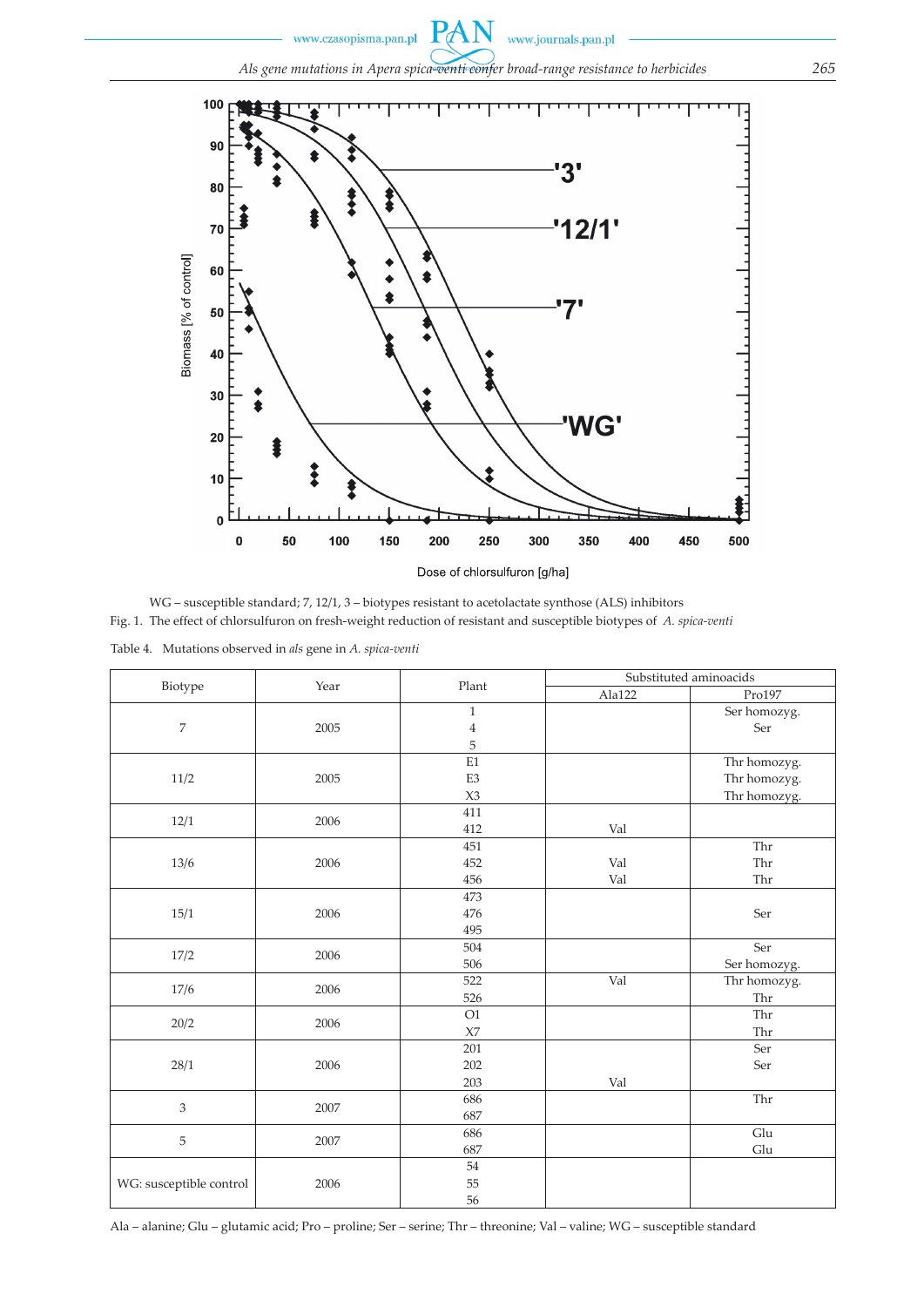all plants showed mutations, although they had survived herbicide treatment. Also plants were homo- or heterozygotes concerning specific mutations (Table 4).

In domain B, no substitutions in  $\text{Trp}_{574}$ ,  $\text{Ser}_{653}$  or  $\text{Gly}_{654}$ codons were observed.

Mutations in Ala<sub>157</sub> to Ser (biotypes 28/1, 18/1, and 15/1) were found. As it did not occurr in biotype WG, in the next step, sequences from susceptible biotypes from 2007, Bi, Bo, Gu, Mi, Pr, Sa, So, Soe, Wh, and Ze, were obtained to examine the role of  $\text{Ala}_{157}\text{Ser}$  substitutions in conferring resistance. Substitution Ala<sub>157</sub>Ser was found in biotypes Bi, Mi, Pr, Soe, Wh, and Ze.

## **DISCUSSION**

Chlorsulfuron was the first sulfonylurea herbicide used in Poland and it is still used to control wind bentgrass. In 2002, Rola and Marczewska presented the first report of *A. spica-venti* resistance to chlorsulfuron in Poland. Since then, the Institute of Plant Protection in Poland has received many reports of poor management of *A. spica-venti* L. in cereal crops, mainly in north-western Poland where large farm areas are prevalent. The aim of this study was to identify the molecular background of *A. spica-venti* L. resistance to ALS inhibitors in Poland. Our secondary aim was to assign each mutation a separate category, as to whether it conferred a low or high level of resistance to specific herbicides that are currently widely used for grass weed management.

In greenhouse tests, a high level of resistance to doses of sulfonylurea herbicides which were 3- and 4-fold the recommended doses was observed. These tests suggest the presence of point mutations rather than enhanced metabolism of herbicide or enzyme overproduction. Some resistant biotypes appeared to have been selected by chlorsulfuron, but most of them also showed cross-resistance to other sulfonylureas and to propoxycarbazonesodium. ALS-inhibiting herbicides registered in Poland represent only two groups: sulfonylureas and sulfonylaminocarbonyltriazolinones.

The substitution of  $\text{Ala}_{122}$  codon to Val codon (Ala- $12$ <sup>12</sup>/Val) occurred in three biotypes, 12/1, 13/6 and 17/6. In biotype 12/1 it was the only mutation in domain A and B that could have conferred resistance. The biotype was medium-resistant to chlorsulfuron in triple doses and medium resistant to mesosulfuron + iodosulfuron in double doses, but not to sulfosulfuron or propoxycarbazone-Na. Moreover, the Ala<sub>122</sub>Val substitution was the first to be reported. As in other resistant species, a mutation in position 122, changing Ala to Thr, was observed: in *Xanthium strumarium* L. (Bernasconi *et al.* 1995), *Amaranthus hybridus* L. (Trucco *et al.* 2006), *Solanum ptycanthum* Dun. (Milliman *et al.* 2003), *Amaranthus retroflexus* L., and *Amaranthus powellii* S. Wats (McNaughton *et al.* 2005). In these cases, resistance to sulfonylurea was not observed. Therefore, mutation  $\text{Ala}_{12}$ Val seems to be responsible for a greater level of sulfonylurea resistance than mutation  $\text{Ala}_{12}$ Thr.

The mutation in Ala<sub>157</sub> to Ser occurred both in resistant and susceptible biotypes and is therefore unlikely to confer resistance to herbicides in wind bentgrass.

The biotypes with a substitution of  $Pro<sub>197</sub>$ , either to Ser or to Thr, showed strong resistance to chlorsulfuron, sulfosulfuron, and mesosulfuron + iodosulfuron, as well as propoxycarbazone-Na. An additional mutation in Ala<sub>122</sub> to Val in two biotypes (13/6 and 17/6) did not seem to change the level or spectrum of resistance. These findings are consistent with other studies concerning substitution in position 197. This was the most commonly observed change in weeds with target site resistance to ALS inhibitors: 42 of 74 records in the list by Tranel *et al.* (2010). As the list shows, Pro197 substitution always conferred high (> 10-fold) resistance to sulfonylureas. Resistance to other ALS inhibitors depended either on the particular weed species, or was not determined. Resistance to sulfonylaminocarbonyltriazolinones was found in *B. tectorum* L. (for flucarbazone-Na, Park and Mallory-Smith 2004) and in *Chrysanthemum coronarium* L. (for flucarbazone-Na, Tal and Rubin 2004).

In biotypes 7, 12/1, 15/1 and 3, not all tested individual plants showed mutations in domains A or B, although they had survived herbicide treatment. The probable cause for this result might be the existence of another mechanism of resistance, *e.g.* enhanced metabolism.

The dose-response test resistance index  $(RI_{50})$  for biotypes 3 (Pro $_{197}$  to Thr) and 7 (Pro $_{197}$  to Ser) was 20.6 and 16.4, respectively, showing that mutations in position 197 confer a high level of resistance. The difference between  $RI<sub>50</sub>$  for biotypes 3 and 7 is not high, but may correlate with a change to either Thr or Ser, or to other existing mechanisms of resistance.

The growing use of ALS inhibitors implies a serious risk of selecting new resistant biotypes and species. Molecular assays of resistant cases therefore, support weed management, *e.g.*, by indicating which group of ALS inhibitors can be successfully used for weed control of resistant biotypes.

## **ACKNOWLEDGEMENTS**

This research was funded in part by the Polish Ministry of Science. Michał Krysiak would like to thank Christophe Délye and his team for technical advice.

## **REFERENCES**

- Adamczewski K., Kierzek R. 2007. Występowanie biotypów miotły zbożowej *Apera spica-venti* L. na herbicydy sulfonylomocznikowe. Prog. Plant Protection/Post. Ochr. Roślin. 47 (3): 333–340.
- Adamczewski K., Matysiak K. 2009. Niektóre aspekty z biologii *Apera spica-venti* L. Pam. Puł. 150: 7–17.
- Balgheim N., Wagner J. 2006. www.weedscience.org/Case/Case. asp?ResistID=5292, Last accessed: 23 July 2009.
- Bernasconi P., Woodworth A.R., Rosen B.A., Subramanian M.V., Siehl D.L. 1995. A naturally occurring point mutation confers broad range tolerance to herbicides that target acetolactate synthase. J. Biol. Chem. 270 (29): 17381–17385.
- Boutsalis P., Karotam J., Powles S.B. 1999. Molecular basis of resistance to acetolactate synthase-inhibiting herbicides in *Sisymbrium orientale* and *Brassica tournefortii*. Pestic. Sci. 55 (5): 507–516.